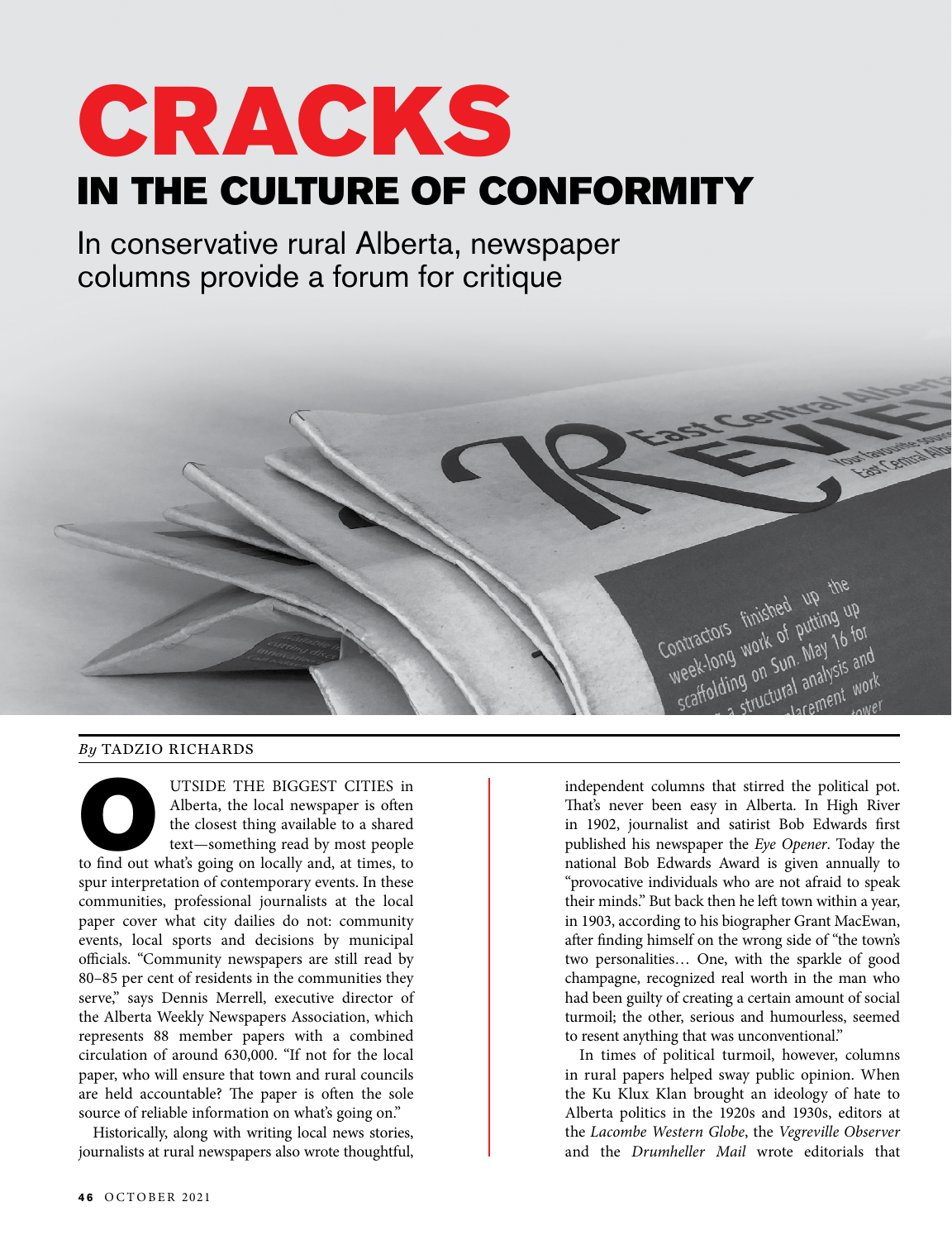undermined the Klan. "What is more humorous than hearing of a group of full-grown seriousminded men," wrote Archie Key of the *Mail*, "solemnly conclaving in inverted sugar bags and 19th century nightgowns—but the most humorous aspect of the Klan to our mind is the fact that they believe they have a God-given right to regulate public morals, influence local politics and attack any organized faith with which they disagree."

In 1937 William Aberhart's Social Credit government brought forward the Accurate News and Information Act—intended to make journalists reveal their sources to the government and require newspapers to print government press releases verbatim. Ninety community papers in Alberta joined with the *Edmonton Journal* in writing sharp editorials and launching a court case that helped kill the Act. For this the *Journal* won a Pulitzer Prize and the community papers were awarded a special Pulitzer certificate for "defense of the freedom of the press" in 1938.

Such pointed local commentary is now rare in rural Alberta. In part this is because of the relentless decline of print newspapers, which across Canada have been cutting staff, amalgamating and even closing under severe financial stress—a situation made worse by the COVID-19 pandemic. But the scarcity of critique in the local paper may also be due, perhaps, to newspaper owners afraid to "rock the boat" in places where conservative parties usually win electoral majorities.

SIMON DUCATEL, THE EDITOR OF THE *Sundre Round Up* from 2015 to 2020, has seen the decline of newspapers—and column-writing opportunities—over the course of his career. He graduated from the SAIT journalism program in Calgary and got his first job as a local reporter and semi-regular column writer at the *Vulcan Advocate*, a Postmedia paper, in 2007. "When I started," he says, "production was in-house, we had a production person doing ads and laying out pages. Within a year that person was gone. Production got outsourced to High River, then centralized into Calgary. It was kind of depressing, all these people losing their jobs around you. That trend didn't really change when I came out here [to Sundre]."

Sundre (pop. 2,729) is a town in the lower foothills, in Rimbey-Rocky Mountain House-Sundre, a constituency where in 2012 the Wildrose Party and the Progressive Conservatives combined got 92 per cent of the vote. In 2019 the United Conservative Party's Jason Nixon (now Alberta's environment minister, who lives near Sundre) won with 81.6 per cent. In this context Ducatel was the sole full-time reporter at the paper. He covered local



**The role of journalism here is to tell people what's happening in this community… But I miss writing columns and opinion pieces. I definitely didn't want to stop."** 

**simon ducatel,** *The Albertan*

news and wrote weekly columns with headlines such as: "Wealth inequality drives poverty"; "Public servants worth investing in"; "Conserving natural resources shouldn't be controversial" (the title of his column about the need to protect the Bighorn country west of Sundre, a favourite haunt of offhighway-vehicle users); and "Acceleration of climate change [a] legitimate cause for concern."

"I want to try and provide a different perspective," he says, when asked about his choice of topics. "I don't want to contribute to the echo-chamber."

Local feedback on his columns was both positive and negative, he says, "but I have to give credit to the late Myron Thompson [the former Reform Party MP who was then a Sundre town councillor, retiring in 2017]. He and I butted heads, but for the most part it was amicable. If I wrote an editorial he didn't like, he didn't have any qualms about coming into the office and saying, 'I want to talk to you about this.' I told him my perspective and he told me his. At the end he's no longer mad, we shake hands, and we say, 'Until next time you come in.' Once in a blue moon he would say, 'Young man, you hit the nail on the head.' Which goes to show there's some hope you have to be able to have those conversations and start from a place of mutual respect."

In spring 2020 Great West Media closed five community newspapers, including the *Sundre Round Up*, amalgamating them into a regional paper, *The Albertan*, for which Ducatel remains the Sundre correspondent. One of his last columns was in May of that year, after the UCP tore up the government's contract with the Alberta Medical Association, and doctors at the Moose and Squirrel clinic in Sundre said the UCP's new physician funding framework meant they would have to withdraw some medical services. Nixon told local doctors, "Now is not the time for division"—a statement that Ducatel said was "a classic case of the pot calling the kettle black." The column was online for two hours and then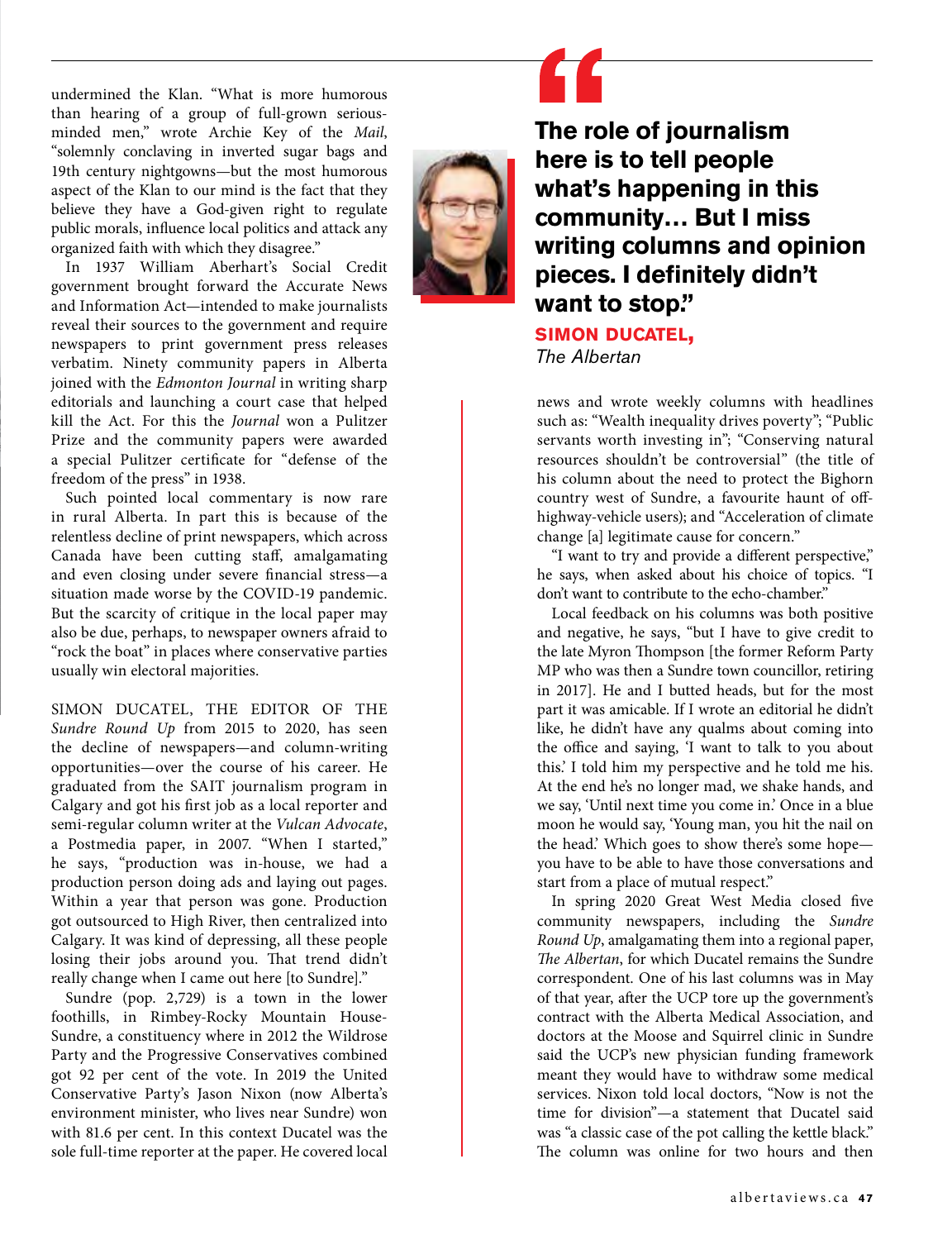taken down—a disappearance noted by readers in the rest of Alberta, who briefly made "Ducatel" a trending topic on Twitter.

Ducatel no longer writes columns. "The role of journalism here is to tell people what's happening in this community, whether it's town council, or sports, or features on local people. That's my focus," he says. "But I miss writing columns and opinion pieces. I definitely didn't want to stop. I was told my columns weren't needed anymore [because of] the restructuring."

The regional paper now publishes a syndicated columnist, the Calgary-based Chris Nelson, whose work also runs across Canada in the *National Post*.

MEDICINE HAT—WHERE DREW BARNES (Cypress-Medicine Hat, Independent) and Michaela Glasgo (Brooks-Medicine Hat, UCP) are the local MLAs—is another conservative jurisdiction where local columnists have drawn attention since the UCP formed government. Scott Schmidt, the layout editor for the *Medicine Hat News*, began writing a weekly column, "Laying It Out," in September 2019. An early series of columns focused on Premier Jason Kenney's promise to balance the budget by 2023. "According to the recently released MacKinnon Report, that feat needs to be accomplished in the public sector through attrition, farming out services to the private sector and salary restraint of employees," wrote Schmidt. On "attrition" public sector job cuts where the job task doesn't disappear—he wrote, "The only possible outcome in these situations is having another job (person) absorb new, added work. I mean, really, most of us work in the private sector, which is supposedly more efficient (it's not, but that's for another time) and I can't be the only one around here who has witnessed job elimination followed by extra work, followed by lower morale, followed by decreased quality in product. Am I?"

Along with then-*Medicine Hat News* reporter Jeremy Appel, who also wrote critical columns, including the widely shared "Energy war room an expensive joke at best," Schmidt got a lot of attention from readers across Alberta, and the paper got a bump in digital subscriptions. Schmidt and Appel also started a podcast, *The Forgotten Corner,* in which they talk to progressive Alberta activists, journalists and politicians. Speaking on the podcast in early 2021 to Jeremy Klaszus, editor of the independent online Calgary news site *The Sprawl* (where Appel is now a reporter), Schmidt mused on the "interesting circumstances" created at the paper by the popularity of the columns. "What do you do when you are a daily newspaper in the conservative epicentre of the most conservative



**What do you do when you are in the conservative epicentre of the most conservative place [in Canada] and you've got these columnists that go against the grain?"**

**scott schmidt,** *Medicine Hat News*

place [in Canada]," he said, "and you've got these columnists that go against the grain? What do you do when that's simultaneously getting complaints and is the most well-read thing by a long shot? It brings in the readers, [but] people don't phone in to say, 'I'm keeping my subscription because of Scott.' They phone in to say, 'Tell that socialist to fuck off or I'm leaving.'"

In 2021 parent company Alberta Newspaper Group cut the newsroom staff at the *Medicine Hat News* to three full-time reporter positions, the bare bones for the paper in a city of over 63,000 people. Schmidt kept his layout job, and column, but on his podcast he spoke to political blogger David Climenhaga about the cuts. "COVID hit and pretty much everyone got laid off," he said. "You start really eyeing your own journalistic mortality at that point, especially when you're two years into writing a column that has guaranteed you'll never get hired at another newspaper in your life. Like, this is it—if the *Medicine Hat News* is done, I'm pretty sure I'm going to need a new career."

On February 27, after the UCP delivered the 2021 budget, Schmidt wrote that "slashing the public sector while simultaneously adding record debt" had brought Alberta "[a] big deficit and none of the rewards…. Austerity during recessions is a path to failure." On May 15 he wrote that the UCP government "is exactly what a Wildrose government would have looked like."

"A lot of people think I'm doing this because I want the NDP to be in charge," he says, in a phone interview. "That doesn't have anything to do with it. This isn't about partisan politics. It's about people realizing that our conservative politicians across North America have shifted so far out of whack to the right. And people don't want that. It wasn't just COVID that ruined Kenney's poll numbers. He was crashing before COVID hit. His ideology is bad for people."